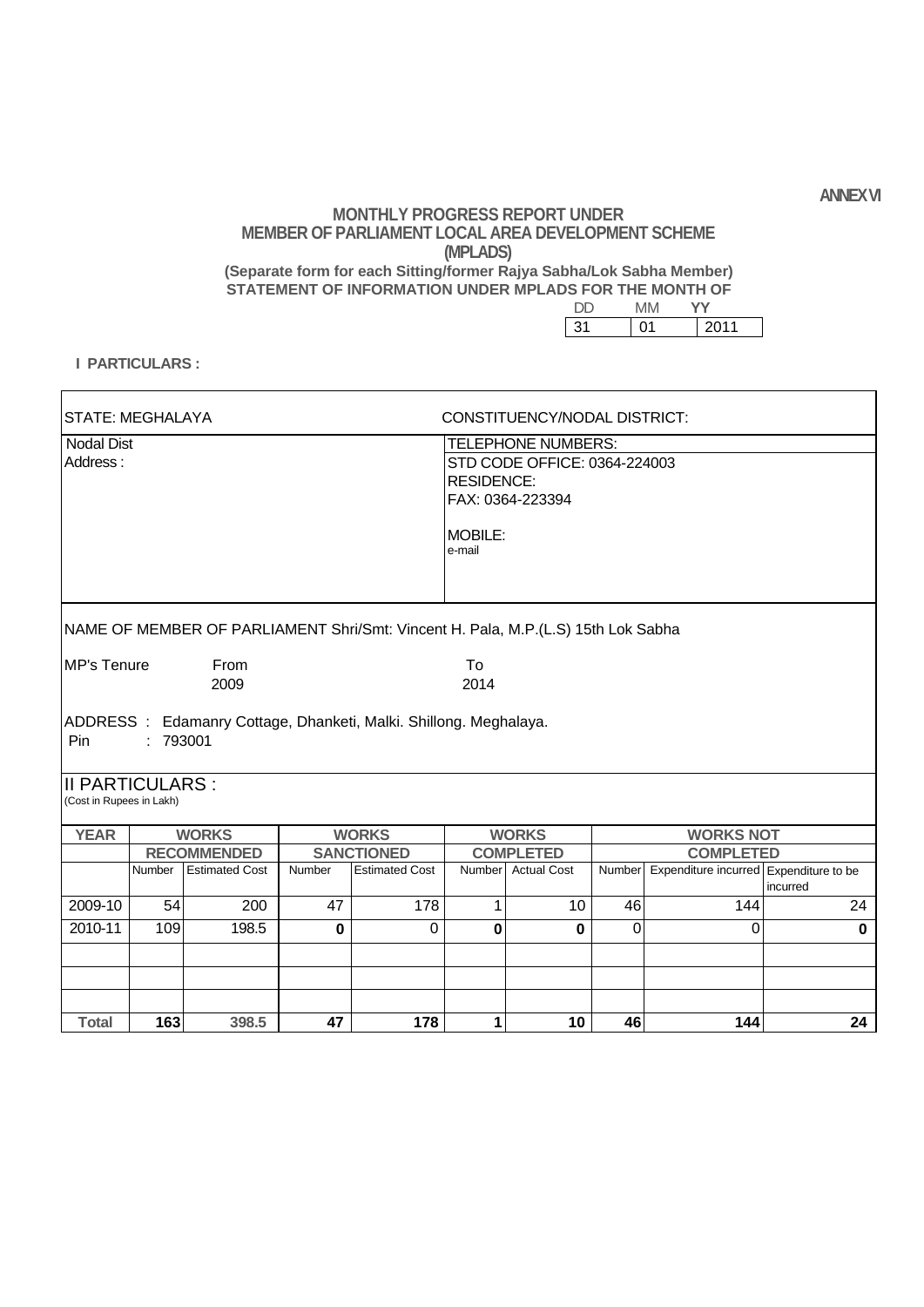### FUNDS RECEIVED AND UTILIZED

| <b>YEAR</b>       | <b>FUNDS</b>                                                                 | <b>INTEREST</b>                                          | <b>FUNDS</b>        | <b>TOTAL</b> |       | <b>FUNDS UTILISED</b> |          | <b>BALANCE</b> |  |  |
|-------------------|------------------------------------------------------------------------------|----------------------------------------------------------|---------------------|--------------|-------|-----------------------|----------|----------------|--|--|
|                   | <b>RECEIVED</b>                                                              | <b>ACCRUED</b>                                           | <b>RECEIVED ON</b>  | <b>FUNDS</b> | SC&ST | Other                 | Total    | <b>FUNDS</b>   |  |  |
|                   | <b>FROM GOI</b>                                                              |                                                          | <b>DISTRIBUTION</b> |              | area  |                       |          |                |  |  |
|                   |                                                                              |                                                          |                     |              |       |                       |          |                |  |  |
| 2009-2010         | 200                                                                          |                                                          |                     | 200          | 129   | 25                    | 154      | 46             |  |  |
| 2010-2011         | 0                                                                            |                                                          |                     | 0            | 0     | 0                     | 0        | $\Omega$       |  |  |
|                   |                                                                              |                                                          |                     |              |       |                       | 0        |                |  |  |
|                   |                                                                              |                                                          |                     |              |       |                       | 0        |                |  |  |
|                   |                                                                              |                                                          |                     |              |       |                       | $\Omega$ |                |  |  |
| <b>TOTAL</b>      | 200                                                                          | $\Omega$                                                 |                     | 200          | 129   | 25                    | 154      |                |  |  |
| (a)               |                                                                              | Funds received from the Government of India              |                     |              |       |                       |          | 200            |  |  |
| (b)               |                                                                              | Amount of interest accrued on the funds                  |                     |              |       |                       |          | 0              |  |  |
| (c)               | Funds received on distribution                                               |                                                          |                     |              |       |                       |          | $\mathbf 0$    |  |  |
| (d)               | TOTAL (a+b+c)                                                                |                                                          |                     |              |       |                       |          | 200            |  |  |
| $\overline{e}$    | Total cost of works sanctioned                                               |                                                          |                     |              |       |                       |          | 178            |  |  |
| (f)               |                                                                              | Total Unsanctioned Balance available with the            |                     |              |       |                       |          | 22             |  |  |
|                   | Constituency (d - e)                                                         |                                                          |                     |              |       |                       |          |                |  |  |
| (g)               |                                                                              | Actual Expenditure incurred by the implementing Agencies |                     |              |       |                       |          | 154            |  |  |
|                   |                                                                              |                                                          |                     |              |       |                       |          |                |  |  |
| (h)               |                                                                              | Total funds available with the Constituency (d-g)        |                     |              |       |                       |          | 46             |  |  |
|                   | Funds required to completes the sanctioned works<br>$\mathbf 0$              |                                                          |                     |              |       |                       |          |                |  |  |
| $\frac{(i)}{(j)}$ |                                                                              | Savings for Distribution to Successor MPs                |                     |              |       |                       |          |                |  |  |
| (k)               |                                                                              |                                                          |                     |              |       |                       |          |                |  |  |
|                   | Number of works inspected by District Authority<br>(a) During the month<br>4 |                                                          |                     |              |       |                       |          |                |  |  |
| (b)               | Cumulative                                                                   |                                                          |                     |              |       |                       | 50%      |                |  |  |
|                   |                                                                              |                                                          |                     |              |       |                       |          |                |  |  |
|                   |                                                                              |                                                          |                     |              |       |                       |          |                |  |  |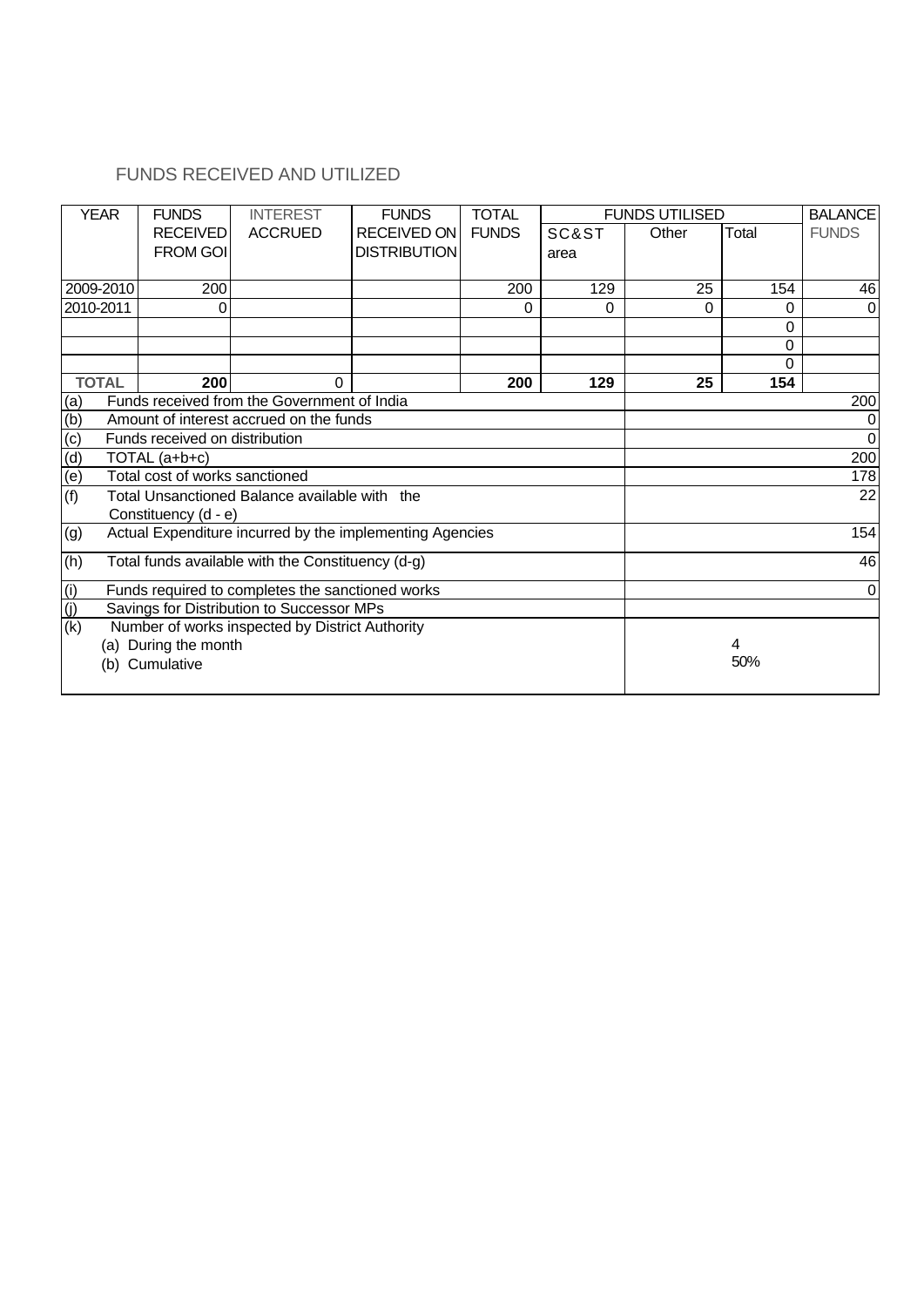**ANNEX VI** 

### **MONTHLY PROGRESS REPORT UNDER MEMBER OF PARLIAMENT LOCAL AREA DEVELOPMENT SCHEME (MPLADS)**

 **(Separate form for each Sitting/former Rajya Sabha/Lok Sabha Member) STATEMENT OF INFORMATION UNDER MPLADS FOR THE MONTH OF** 

| -2. | 2011 |
|-----|------|

# **I PARTICULARS** :

| $\blacksquare$          |                              |
|-------------------------|------------------------------|
| <b>STATE: MEGHALAYA</b> | CONSTITUENCY/NODAL DISTRICT: |

| Nodal District |                                  | TELEPHONE NUMBERS:  |
|----------------|----------------------------------|---------------------|
|                | Address: DEPUTY COMMISSIONER     | ISTD CODE           |
|                | <b>EAST KHASI HILLS DISTRICT</b> | OFFICE: 0364-224003 |
|                | <b>SHILLONG</b>                  | RESIDENCE:          |
|                | PIN 793001                       | FAX: 0364-223394    |
|                |                                  |                     |
|                |                                  | <b>IMOBILE:</b>     |
|                |                                  | e-mail              |
|                |                                  |                     |

| NAME OF MEMBER OF PARLIAMENT | Shri/Smt: P.R. Kyndiah, M.P.(L.S) |
|------------------------------|-----------------------------------|
|                              |                                   |

| MP's Tenure | <b>From</b> | To   |
|-------------|-------------|------|
|             | 1997        | 2009 |
|             |             |      |

| <b>ADDRESS</b><br>Pin    | : 793003 | : Honey wood, Upper New Colony, Laitumkhrah, Shillong. |
|--------------------------|----------|--------------------------------------------------------|
| $II$ PARTICULARS $\cdot$ |          |                                                        |

II PARTICULARS :

|             | (Cost in Rupees in Lakh) |                    |              |                       |        |                    |        |                                        |          |  |  |
|-------------|--------------------------|--------------------|--------------|-----------------------|--------|--------------------|--------|----------------------------------------|----------|--|--|
| <b>YEAR</b> | <b>WORKS</b>             |                    | <b>WORKS</b> |                       |        | <b>WORKS</b>       |        | <b>WORKS NOT</b>                       |          |  |  |
|             |                          | <b>RECOMMENDED</b> |              | <b>SANCTIONED</b>     |        | <b>COMPLETED</b>   |        | <b>COMPLETED</b>                       |          |  |  |
|             | Number                   | Estimated<br>Cost  | Number       | <b>Estimated Cost</b> | Number | <b>Actual Cost</b> | Number | Expenditure incurred Expenditure to be | incurred |  |  |
| 1997-1998   | 71                       | 9983231            | 71           | 9983231               | 71     | 9983231            | nil    | nil                                    | nil      |  |  |
| 1998-1999   | 149                      | 20018688           | 147          | 19978688              | 147    | 19978688           | nil    | nil                                    | nil      |  |  |
| 1999-2000   | 153                      | 19996000           | 151          | 19956000              | 151    | 19956000           | nil    | nil                                    | nil      |  |  |
| 2000-2001   | 199                      | 20575000           | 199          | 20575000              | 199    | 20575000           | nil    | nil                                    | nil      |  |  |
| 2001-2002   | 148                      | 19937807           | 148          | 19937807              | 148    | 19937807           | nil    | nil                                    | nil      |  |  |
| 2002-2003   | 176                      | 20619730           | 169          | 19969730              | 169    | 19969730           | nil    | nil                                    | nil      |  |  |
| 2003-2004   | 220                      | 21083500           | 202          | 20003500              | 202    | 20003500           | nil    | nil                                    | nil      |  |  |
| 2004-2005   | 146                      | 20388500           | 143          | 20068500              | 143    | 20068500           | nil    | nil                                    | nil      |  |  |
| 2005-2006   | 180                      | 20943084           | 169          | 19984000              | 169    | 19984000           | nil    | nil                                    | nil      |  |  |
| 2006-2007   | 154                      | 22027000           | 141          | 20451000              | 140    | 20151000           | 4      | 150000                                 | 150000   |  |  |
| 2007-2008   | 64                       | 22120000           | 59           | 20380000              | 57     | 19980000           | 2      | 200000                                 | 200000   |  |  |
| 2Q08-2009   | 106                      | 22437000           | 100          | 22277000              | 97     | 21627000           | 3      | 325000                                 | 325000   |  |  |
| Total       |                          | 1766 240129540     | 1699         | 233564456             | 1693   | 232214456          | 6      | 675000                                 | 675000   |  |  |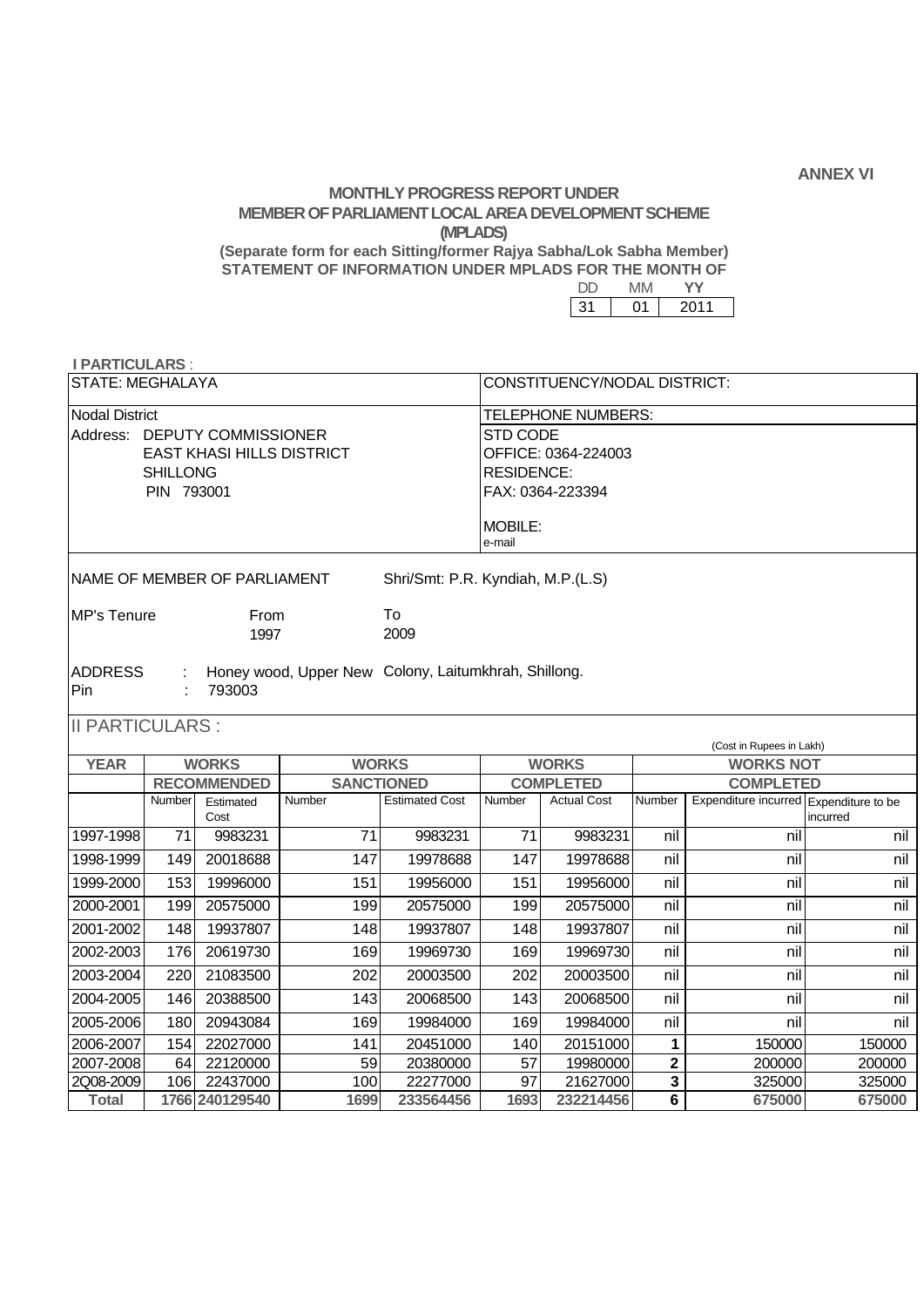### III. FUNDS RECEIVED AND UTILIZED

| <b>YEAR</b>               | <b>FUNDS</b>                   | <b>INTEREST</b>                                   | <b>FUNDS</b>                                             | <b>TOTAL</b> |           | <b>FUNDS UTILISED</b> | <b>BALANCE</b> |           |
|---------------------------|--------------------------------|---------------------------------------------------|----------------------------------------------------------|--------------|-----------|-----------------------|----------------|-----------|
|                           |                                |                                                   |                                                          |              | SC&ST     | Other                 | Total          |           |
|                           |                                |                                                   |                                                          |              | area      |                       |                |           |
|                           |                                |                                                   |                                                          |              |           |                       |                |           |
| 1997-1998                 | 10000000                       |                                                   |                                                          | 10000000     | 9670663   | 312568                | 9983231        | 16769     |
| 1998-1999                 | 20000000                       | 59915                                             |                                                          | 20059915     | 19978688  | 600000                | 19978688       | 81227     |
| 1999-2000                 | 20000000                       | 111337                                            |                                                          | 20111337     | 19585000  | 371000                | 19956000       | 155337    |
| 2000-2001                 | 20000000                       | 272892                                            |                                                          | 20272892     | 20575000  | nil                   | 20575000       | $-302108$ |
| 2001-2002                 | 20000000                       | 276549                                            |                                                          | 20276549     | 19737807  | 200000                | 19937807       | 338742    |
| 2002-2003                 | 20000000                       | 427722                                            |                                                          | 20427722     | 19869730  | 100000                | 19969730       | 457992    |
| 2003-2004                 | 20000000                       | 371658                                            |                                                          | 20371658     | 19803500  | 200000                | 20003500       | 368158    |
| 2004-2005                 | 20000000                       | 297660                                            |                                                          | 20297660     | 18325000  | 1743500               | 20068500       | 229160    |
| 2005-2006                 | 20000000                       | 332378                                            |                                                          | 20332378     | 19359000  | 625000                | 19984000       | 348378    |
| 2006-2007                 | 20000000                       | 432806                                            |                                                          | 20432806     | 20151000  | 150000                | 20301000       | 131806    |
| 2007-2008                 | 20000000                       | 592021                                            |                                                          | 20592021     | 20180000  | 0                     | 20180000       | 412021    |
| 2008-2009                 | 20000000                       | 712593                                            |                                                          | 20712593     | 21952000  | $\Omega$              | 21952000       | -1239407  |
| <b>TOTAL</b>              | 230000000                      | 3887531                                           |                                                          | 233887531    | 229187388 | 4302068               | 232889456      | 998075    |
| (a)                       |                                | Funds received from the Government of India       |                                                          |              |           |                       |                | 230000000 |
| (b)                       |                                | Amount of interest accrued on the funds           |                                                          |              |           |                       |                | 3887531   |
| $\overline{\circ}$        |                                | Funds received on distribution                    |                                                          |              |           |                       |                | 73467     |
| (d)                       | TOTAL (a+b+c)                  |                                                   |                                                          |              |           |                       |                | 233960998 |
| $\overline{e}$            | Total cost of works sanctioned |                                                   |                                                          |              |           |                       |                | 233564456 |
| (f)                       |                                | Total Unsanctioned Balance available with the     |                                                          |              |           |                       |                | 396542    |
| Constituency (d - e)      |                                |                                                   |                                                          |              |           |                       |                |           |
| (g)                       |                                |                                                   | Actual Expenditure incurred by the implementing Agencies |              |           |                       |                | 232889456 |
| (h)                       |                                | Total funds available with the Constituency (d-g) |                                                          |              |           |                       |                | 1071542   |
| (i)                       |                                |                                                   | Funds required to completes the sanctioned works         |              |           |                       |                | 675000    |
| (j)                       |                                | Savings for Distribution to Successor MPs         |                                                          |              |           |                       |                |           |
| $\overline{(\mathsf{k})}$ |                                | Number of works inspected by District Authority   |                                                          |              |           |                       |                |           |
| (a)                       | During the month               |                                                   |                                                          |              |           |                       | 6              |           |
| (b)                       | Cumulative                     |                                                   |                                                          |              |           |                       | 88%            |           |
|                           |                                |                                                   |                                                          |              |           |                       |                |           |